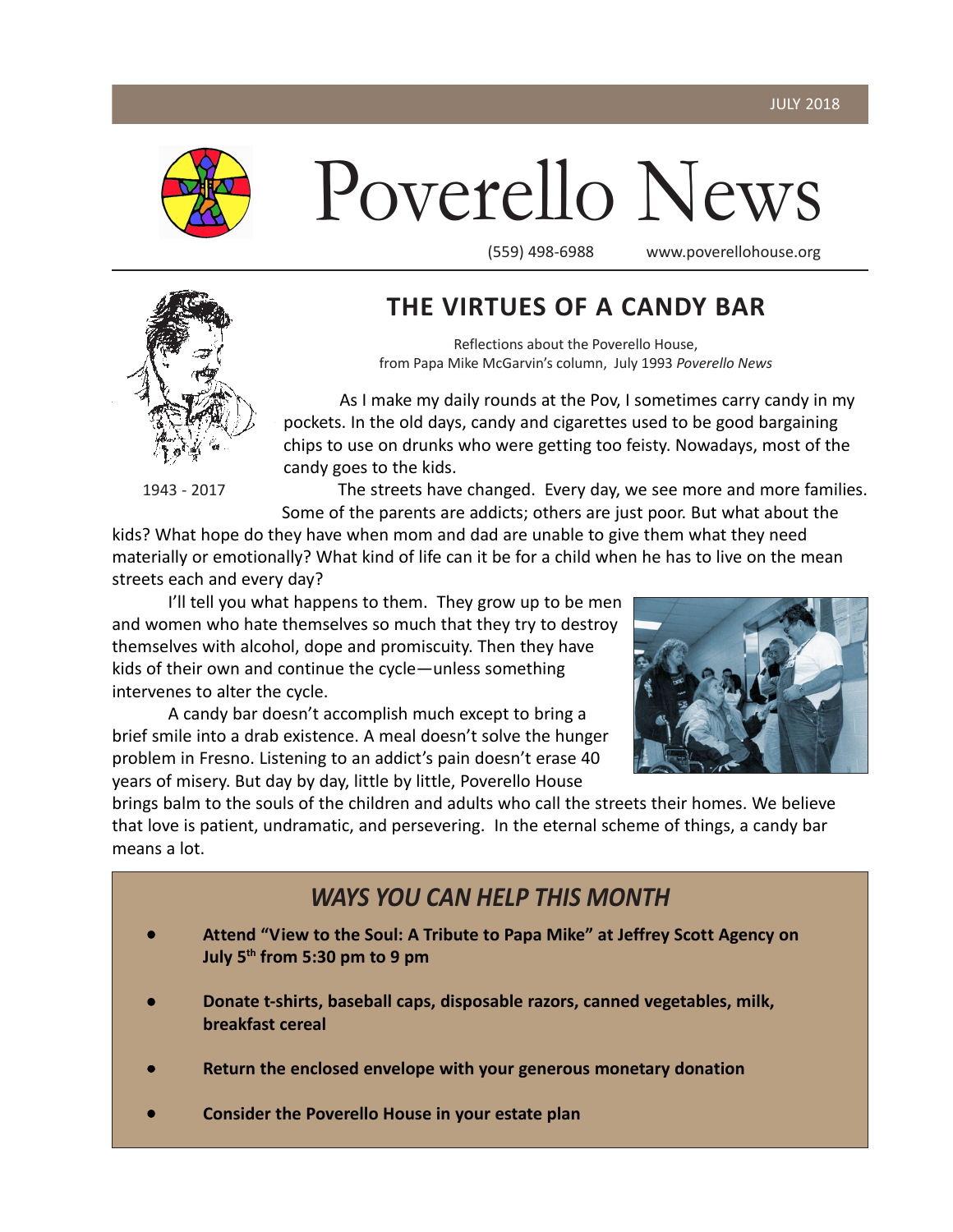#### **A TOUGH ACT TO FOLLOW**

*"To Mike McGarvin, who has helped so many people rise above themselves"* —Dedication at the beginning of *Stranger in the Mirro*r by Robert V. Levine

What does it mean, practically speaking, to raise someone up, or to help people rise above themselves? Most of us can think of someone significant in our lives that, in one of our darker moments, saw something in us that we ourselves could not see. That important person might have been a parent, relative, friend, teacher, coach, or even a stranger. Perhaps that person gave us financial help when things were bottoming out; or perhaps a kind word of encouragement, a hug, or a sense of silent, unconditional acceptance of us, which brought us out of the depressive morass in which we languished; or maybe that person had the courage to tell us a hard truth about ourselves that broke through the denial that was destroying us.

It is not an exaggeration to say that for *countless* people from every walk of life—homeless addicts, prostitutes, impoverished families, friends, Poverello volunteers and staff, visitors, or even our newsletter readers—that vital, significant person was Papa Mike McGarvin. When no one else seemed to care, Mike took it upon himself to hand out sandwiches and water to homeless people in Chinatown, and spent endless hours listening to their travails. People who worked at Poverello House over the years can point to times when Mike came by their desks to tell a joke, drop off a little gift, or in some other way let them know that their efforts, and they themselves, were valued and appreciated. So many of those who heard him speak or who read his columns were inspired to take action and go beyond themselves to help someone else.

So how do you fill the void when someone of such great consequence dies? Is it even possible? Here at Poverello House, we have been attempting to answer that question.

When Papa Mike started his mission, he did it all: he prepared the meals and handed them out, he walked the streets talking to and building relationships with wary homeless people, he

transported the sick and injured to hospitals and clinics, he gave out clothes and other necessities. The basic building blocks for today's Poverello House were all there back in 1973. Thanks to thousands of donors and volunteers, Poverello House has simply multiplied what Mike was already doing in the beginning.

The organization has long been identified with Papa Mike, both in the eyes of the homeless and the public. Mike's seemingly bottomless wellspring of love and humor in response to sorrow, loss, and desperation on the streets helped people emotionally connect with Poverello House. Our aspiration is that Poverello House, the organization, will continue to reflect Papa Mike McGarvin, the founder, each and every day. We will always remember and cherish him, but we honor him by emulating him in all that we do.